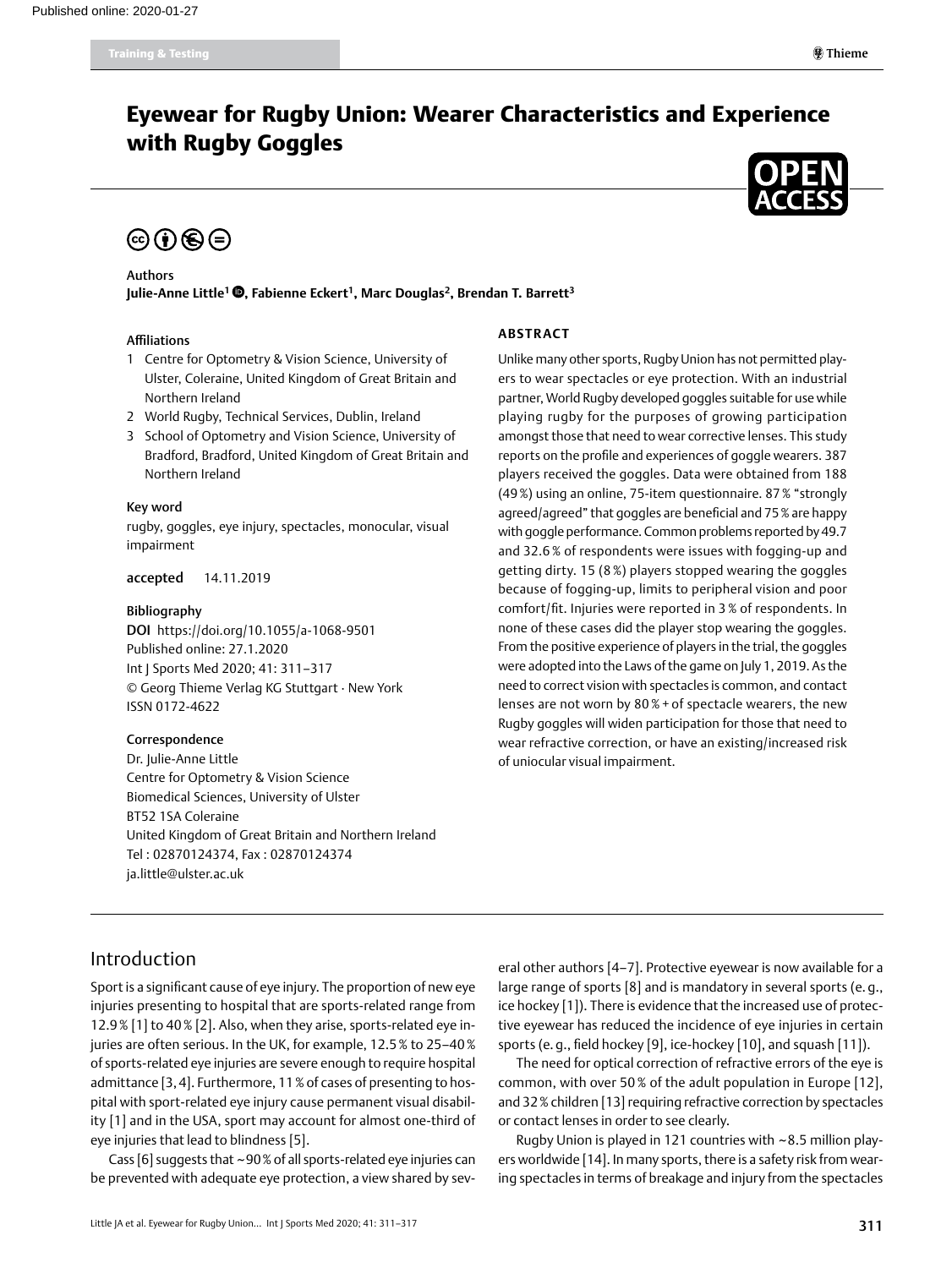(both for the wearer and other players), and in Rugby Union, spectacles are not permitted under World Rugby Laws 4.5c [15]. This impacts those who cannot wear contact lenses, have an increased risk of potential for ocular damage (e. g., history of retinal detachment, post-LASIK surgery), have a visual impairment, or are blind in one eye (e. g., amblyopia, past injury) and who do not wish to risk the sight of their remaining eye. Individuals with uniocular visual impairment are particularly encouraged to wear eye protection when participating in high-risk sports [16].

Recognizing that certain individuals would not be able to play the game because of the lack of suitable eyewear, World Rugby, the global governing body for the laws of Rugby Union, teamed up with a manufacturer to produce goggles suitable for use while playing rugby [17]. The primary aim of introducing the goggles was to enable corrective lenses to be worn on the field by those unable to wear contact lenses, as opposed to developing protective equipment. The first version of these goggles (Rugby Goggles 1.0) was piloted in 2013. In 2017, an updated version was produced (Rugby Goggles 2.0). Before deciding whether the goggles could be added to the laws of the game, World Rugby commissioned a trial to assess the performance and suitability for play of the goggles from the wearer's perspective. The present study reports the results from this trial (full report available [18]). ▶**Fig. 1** is a photograph of the rugby goggle worn during an international match.

## Materials and Methods

Unlike the first version, Rugby Goggles 2.0 is made available in two sizes, with a new smaller size goggle being produced. The study was conducted in accordance with international ethical standards for sport and exercise science research [19], received ethical approval from the University Research Ethics Committee, and started in August 2017.

Participants who had purchased Rugby Goggles 1.0 were invited to take part in the trial of Rugby Goggles 2.0. They are referred to as Category A participants and they were offered the Rugby Goggles 2.0 free of charge between August 2017 and January 2018.



▶ Fig. 1 Rugby Goggles worn during international match play by Ian McKinley. Italy vs. Ireland; August 10, 2019. Photograph credit: Federazione Italiana Rugby.

Participants who had previously expressed an interest in, but who did not purchase, the goggles previously were invited to purchase the Rugby Goggles 2.0 directly from the manufacturer (Raleri) and to take part in this trial. World Rugby issued a press release and tweets to raise awareness of the trial. Any individual affiliated with a Union participating in the trial was permitted to sign up via the World Rugby website and to purchase Rugby Goggles 2.0 directly from Raleri. Participants who received goggles for the first time are referred to as Category B participants.

All trial participants received a unique purchase code from World Rugby, which anonymised the data they provided while ensuring the authenticity of the responses because only those who had received Rugby Goggles 2.0 were eligible to provide feedback.

An online questionnaire (available as supplementary material) was developed to request detailed information on participants' experiences of using Rugby Goggles 2.0. The questionnaire contained 75 items relating to goggles wear including getting used to the goggles, comfort, fit, field of vision, fogging, dirtying, suitability in different weather conditions, ease of cleaning, scratching, strap performance, foam performance, and use of the prescription insert. Items were answered through a checklist of options, a fivepoint Likert scale, and free text responses. The questionnaire also asked about any injuries that took place to the wearer or another player as a result of wearing the goggles.

The questionnaire was available from June to September 2018. In the case of children, a parent or guardian was permitted to complete the questionnaire. The online questionnaire was made available to participants in four languages: English, French, Spanish, and Italian.

## Results

#### Questionnaire response rate

Of the 387 people who received a pair of Rugby Goggles 2.0 in the time frame of the study, questionnaire data were obtained from 188 (49%) participants, hereafter called the 'respondents'. Of the 188 respondents, 129 (69%) were category A participants and 31% were category B participants.

Comparing the profile of participants who signed up for the trial but who did not complete the questionnaire to those that did, the respondents were representative of the overall cohort of individuals in terms of age, gender, and level of rugby played (one-way ANOVA, all  $p > 0.05$ ).

Twenty-three Rugby Unions took part in the trial. The Federazione Italiana Rugby and the Irish Rugby Football Union had the most respondents (n = 34 [18.1%] and 33 [17.6%] respondents, respectively), followed by the Fédération Française de Rugby (n = 23 [15%]), the USA Rugby Football Union (n =15 [8%]), and the Welsh Rugby Union ( $n = 14$  [7.4%]).

#### Characteristics of respondents and pattern of goggle wear

▶**Table 1** summarizes the characteristics of respondents and aspects of goggles wear. The most commonly reported age range for respondents was under 14 years (45%), and 68% of respondents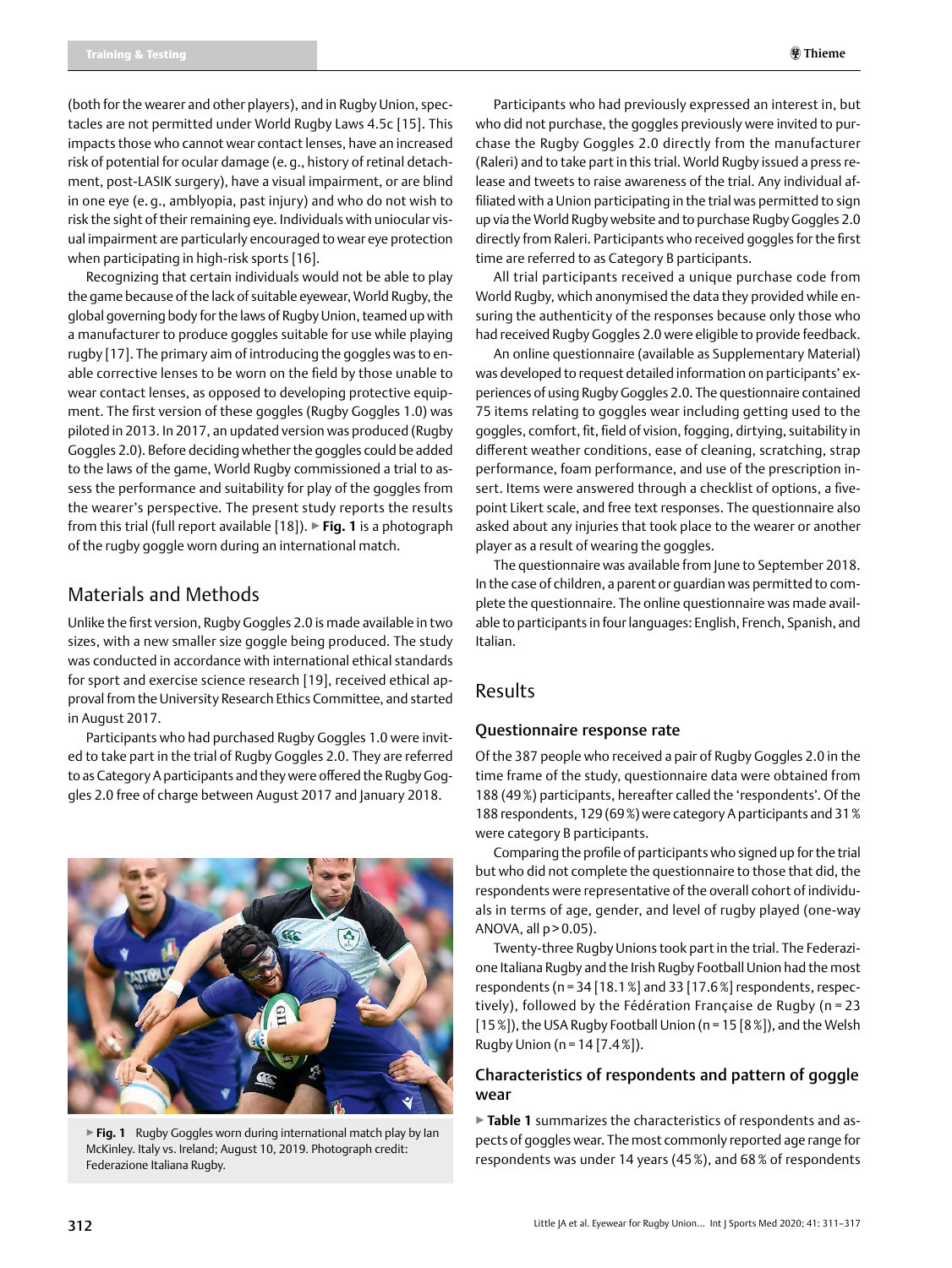were under the age of 18 years. Of the 188 responses, 11 were female (6%).

Respondents were asked about their reason(s) for wearing the goggles. The majority of respondents reported that they wear the goggles because they normally need to wear glasses or contact lenses to correct their vision (70%). Limited useful vision in one eye was indicated by 15% as the primary reason for wearing the goggles, and an additional eight (4.3 %) respondents chose this as a secondary option. Concern about the risk of injury was given as a primary reason by 7 respondents (4%), and an additional 15 (8.0%) chose this as a secondary option. Thirteen respondents (7 %) reported 'other' reasons, which included ocular disease (e.g., corneal disease), previous injury to eye (e. g., retinal detachment and wear of a prosthetic eye).

The majority of respondents reported that they played non-contact, under-age rugby (65%), followed by community adult rugby (23 %). The larger goggles were selected by 82 % of respondents and only 18% the small goggles. Of those under 14, 76% chose the larger goggle size.

The majority (61 %) of participants reported having worn the goggles in at least 20 games or training sessions.

#### Injuries

Respondents were asked about injuries that had occurred as a result of goggles wear. Although we cannot be certain that the injuries would not have arisen in the absence of the goggles, our assumption is that they were caused by goggles wear. Of the five injuries reported (3 % of respondents), four were to the person wearing the goggles and one was to an opponent. The body areas injured were: cheekbones, nose, above the nose between the eyebrows, and eye. Injuries mostly consisted of bruising and cutting of the skin on or near the nose. Medical assistance was required on the pitch in two cases and in hospital in one case. Those who reported injury were male and were represented across the age ranges.

In only one case was poor visibility through the goggles mentioned as a possible cause. The description of the injuries appeared to indicate that they had resulted from the goggles pressing onto the face following a tackle. Problems with the foam (i. e., becoming detached, not absorbing the impact) were mentioned in three out of five cases of injury. Despite the injuries, there were no cases where the injured players decided to stop playing rugby altogether or to continue playing rugby without the goggles.

#### Adjusting to the goggles

For the 27% of respondents ( $n=51$ ) who reported they had not fully adjusted to the goggles, (▶**Table 1**), the main reasons given were the limited vision due to fogging of the goggles and the limited field of view. Of these respondents, 30 (59%) felt that they would adjust in time, but 15 (29%) reported that they had stopped wearing the goggles. Thus 15 of 188 (8%) 'failed' with the goggles to the point that they gave up wearing them because they were not able to get used to playing in them.

#### Fogging, dirt, and weather

Three important areas are highlighted in ▶**Fig. 2**. They concern the goggles fogging, getting dirty, and being unsuitable for all weath-

|                    | Table 1 Characteristics of respondents and reasons and duration of |
|--------------------|--------------------------------------------------------------------|
| Rugby Goggle wear. |                                                                    |

|                                                    | <b>Response Categories</b>                                                                                                | Number (%)  |
|----------------------------------------------------|---------------------------------------------------------------------------------------------------------------------------|-------------|
| Age                                                | Under 14 years                                                                                                            | 84 (44.7%)  |
|                                                    | $14-18$ years                                                                                                             | 43 (22.9%)  |
|                                                    | 19–23 years                                                                                                               | 9(4.8%)     |
|                                                    | 24–30 years                                                                                                               | 20 (10.6%)  |
|                                                    | 31-40 years                                                                                                               | 18 (9.6%)   |
|                                                    | 41-50 years                                                                                                               | $10(5.3\%)$ |
|                                                    | $50 + \gamma$ ears                                                                                                        | 4 (2.1%)    |
| Gender                                             | Male                                                                                                                      | 177 (94.1%) |
|                                                    | Female                                                                                                                    | 11 (5.9%)   |
| Reasons for<br>wearing goggles<br>(primary choice) | - Normally need to wear glasses or<br>contact lenses to correct your<br>vision (e.g., for long- or<br>short-sightedness); | 132 (70.2%) |
|                                                    | - Limited useful vision in one eye<br>(i.e., due to accident or disease);                                                 | 28 (14.9%)  |
|                                                    | - Unable to wear contact lenses;                                                                                          | 8 (4.3%)    |
|                                                    | - Concerned about the risk of<br>injury;                                                                                  | 7 (3.7%)    |
|                                                    | - Other reasons                                                                                                           | 13 (6.9%)   |
| Level of rugby                                     | Elite                                                                                                                     | 5 (2.7%)    |
| played                                             | Sub-elite                                                                                                                 | 12 (6.4%)   |
|                                                    | Community (adult)                                                                                                         | 44 (23.4%)  |
|                                                    | Under-age                                                                                                                 | 122 (64.9%) |
|                                                    | Non-contact under-age                                                                                                     | 4 (2.1%)    |
|                                                    | Tag and Touch                                                                                                             | $1(0.5\%)$  |
| Goggle size                                        | Regular                                                                                                                   | 154 (82%)   |
| chosen                                             | Small                                                                                                                     | 34 (18%)    |
| Length of time                                     | 2-6 months                                                                                                                | (83%)       |
| wearing goggles                                    | 6 months +                                                                                                                | (16%)       |
| Number of                                          | 1-4 sessions                                                                                                              | $10(5.3\%)$ |
| games/training                                     | 5-10 sessions                                                                                                             | 15 (8.0%)   |
| sessions played<br>with goggles                    | 11-20 sessions                                                                                                            | 23 (12.3%)  |
|                                                    | $20 +$ sessions                                                                                                           | 115 (61.5%) |
|                                                    | Other                                                                                                                     | 24 (12.8%)  |
| How many                                           | 1-2 sessions                                                                                                              | 56 (41.2%)  |
| games/training                                     | 3-6 sessions                                                                                                              | 61 (44.9%)  |
| sessions did it<br>take to get used                | 7-10 sessions                                                                                                             | 10 (7.4%)   |
| to goggles                                         | 11-15 sessions                                                                                                            | 4(2.9%)     |
|                                                    | $15 +$ sessions                                                                                                           | 5(3.7%)     |
| Are respondents                                    | Yes                                                                                                                       | 73%         |
| used to wearing                                    | No                                                                                                                        | 8%          |
| goggles                                            | Partially                                                                                                                 | 19%         |

er conditions. For these three statements, the majority of respondents had a negative or neutral response, indicating that problems were noted in relation to these issues. In particular, respondents reported dissatisfaction with the fogging of the goggles (49.7%) and their suitability for all weather conditions (34.7% negative). In terms of getting dirty, 32.6% saw this is an issue.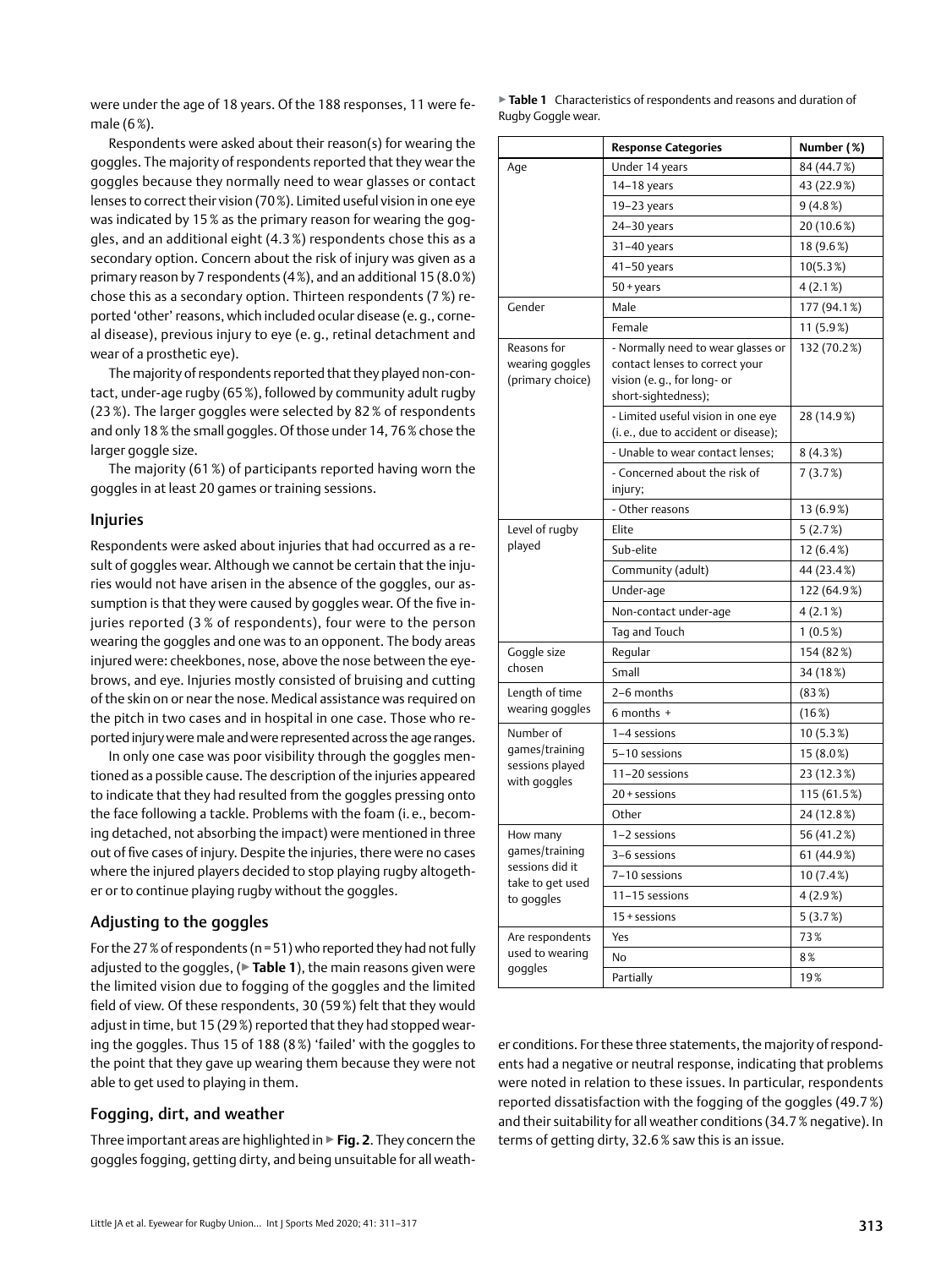

▶**Fig. 2** Responses to statements regarding the goggles' fogging, getting dirty, and their suitability in all weather conditions. (n=187).

A follow-up question was asked regarding the issue of fogging, with n = 149 respondents. The majority consider fogging of the goggles to be a significant issue, with 63.8% responding negatively or neutrally. Some reported they could not use the goggles when they were fogged and the fog that forms in between the outer screen and the optical insert is difficult to clear. Respondents noted, in particular, that fogging happens in cold and or humid weather conditions and owing to perspiration.

#### Prescription insert

A total of 73% (n = 137) of respondents reported wearing the goggles with the optical insert. The majority (81%) reported that it was "easy" or "very easy" to have the insert glazed. Those who raised concerns mentioned that it was difficult to find an optician who could prepare the insert. Others reported they had difficulty fitting or removing the insert due to the 'delicate attachment mechanism', and that the insert is easily dislodged from its position. When respondents were asked whether the optical insert had ever become dislodged while wearing the goggles during play,  $14\%$  (n = 19 of 137) reported that it had. A total of 32% of respondents reported problems with the insert mainly due to fogging issues between the outer screen and the insert.

#### The strap and foam padding

The vast majority (87%, n=160) of respondents did not report any problems with the strap. Of those who did (13%, n=23), comments included that the grip and fit were compromised especially from sweat and dirt adhering to the strap. A substantial proportion (40%, n=73) of respondents reported problems with the foam padding, in particular indicating that the foam became detached and worn out, especially owing to rain and sweat. In a number of instances, (n=19, 10%), they reported they had to replace or re-glue the foam padding.

#### Stability of goggles on the face

While 68% (n = 125) of respondents agreed that 'the goggles remain well placed, have not come off or been dislodged', 23 % (n = 42) reported that they had been dislodged during play, and in 9% of wearers (n = 16), the goggles had come off altogether. Respondents also noted that the goggles were slippery because of sweat and poor strap performance, which contributed to them moving easily.

#### Scratching

Respondents were asked if the surface or insert of the goggles had become scratched, and 48 % respondents said that this was the case. The vast majority of respondents reported that this occurred on the outside surface of the lens and that it occurred during play. Comments from respondents confirmed that the majority (80%) of scratches happened during play. However, some also reported that the cleaning process and improper storage played a role as well, as did the contact/friction between the insert and outer screen.

#### Overall performance of the goggles

▶ Fig. 3 shows that overall the majority of respondents are satisfied with the performance of the goggles when it came to comfort, fit, vision and the field of vision. In all cases, the majority of respondents reported that they either "agreed" or "strongly agreed" with the statements shown at the top of the panels in ▶**Fig. 3**. However, of note is that field of vision was an issue for 16.0% of respondents and 10.7% were not satisfied with their vision while wearing the goggles.

▶**Figure 4** summarizes a series of responses relating to respondents' overall satisfaction with the goggles, and demonstrates mainly high levels of satisfaction. The majority of respondents reported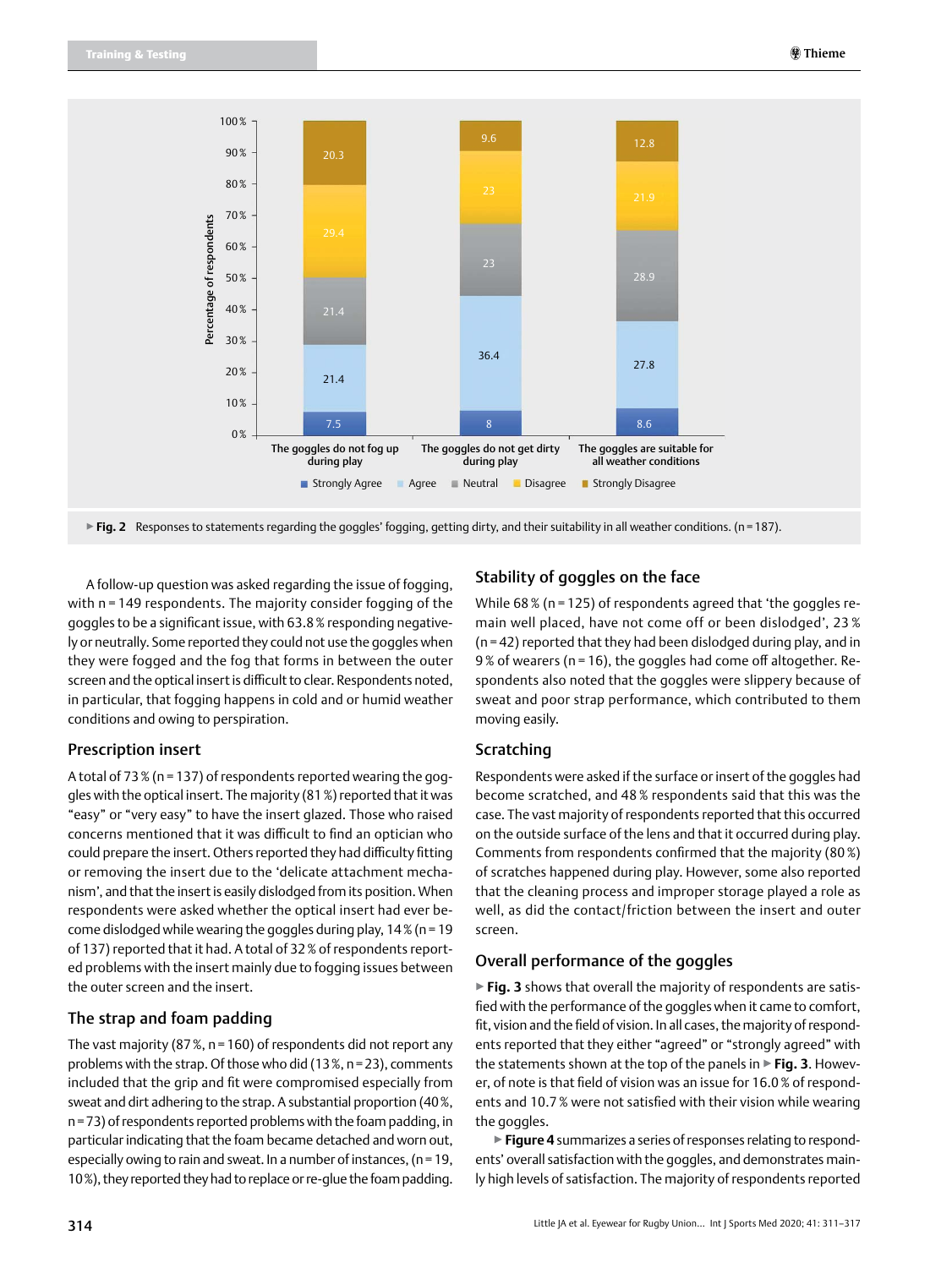

▶**Fig. 3** Responses to statements regarding the comfort, fit, and vision with the goggles. (n=187).



▶ Fig. 4 Responses to statements regarding participants' satisfaction with the goggles. (n=187).

that the goggles allowed them to play rugby (91%), to see (71%), and to feel safe (60%) playing rugby. A total of 87% of respondents 'strongly agreed' or 'agreed' that the goggles were beneficial and 75% were happy with the performance of the goggles. Fifteen (8%) respondents reported they had stopped wearing the goggles. When asked why, comments included goggles fogging, limits to peripheral vision, and poor comfort/fit. Of these 15 respondents, nine (66%) indicated that they 'disagreed' or 'strongly disagreed' with the statement that they were 'happy with the performance of the goggles.' Overall, only 1 in 10 respondents disagreed with the statement 'I am happy with the performance of the goggles'.

One of the final questions that respondents were asked was if they thought the rugby goggles should be incorporated into the laws of the game. The vast majority (93%,  $n = 169$ ) answered yes. Of those (7%, n = 12) who responded negatively to this question, none of them had reported that they sustained an injury, and six wore the goggles with the ocular insert. However, the majority (10 of the 12) had reported the goggles fogging up was a big problem or unacceptable.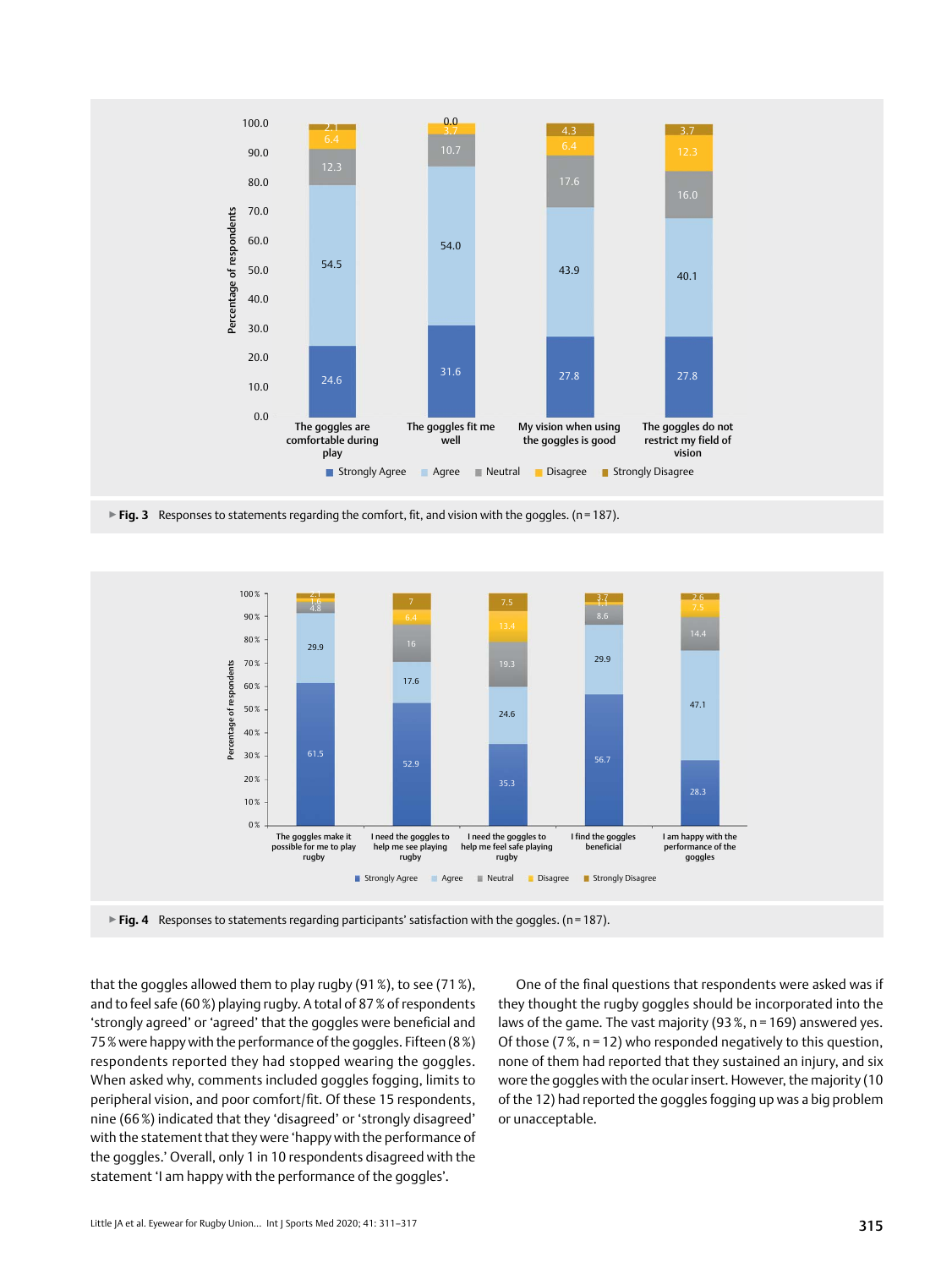#### Discussion

For many sports, protective eyewear is available, but this was not the case for Rugby Union. Recent efforts from World Rugby have developed a sports-specific rugby goggle, and this report provides the only information on the wearers' experiences. The response rate (49%), the duration of goggles wear, and the detailed answers received represent a solid source of information to analyze the performance of the rugby goggles from the wearers' perspective.

There are a number of design issues with rugby goggles. These relate to fogging, foam and strap performance, scratching, vision, and fit, and they should be addressed in future design changes of the goggles to optimize performance and to reduce the risk of injury. Although players acknowledged that these factors may be difficult to address in future versions of the goggles, issues with fogging and the foam padding performance, in particular, were commonly reported and appear to be the most problematic of the issues they raised. In common with other performance specifications for goggles/eyewear, the rugby goggles specification includes a fogging test [20]. However, this test relates to the lens alone and there is no satisfactory accepted test for a complete optical appliance, i.e. the goggle. Better venting or increased anti-fogging surface properties could help in this regard. The trial took place during the rugby season in both hemispheres, but it is worth acknowledging that there were more respondents from Northern hemisphere countries, and so potential fogging issues could be different for rugby played at lower latitudes with differing humidity and ambient temperatures.

Although the injuries reported in this study did not cause lasting effects, any injury associated with the use of the goggles is a source of concern. A common feature of the injuries reported was that the foam padding was not sufficient around the nose to inhibit the edge of the visor of the goggle from contacting the face/nose area. This highlights the importance of the foam/padding issue for manufacturers in the future and respondents made several practical suggestions including the need for better performing foam/ rubberized padding to withstand greater impact. Despite the primary purpose of the goggles being to enable corrective lenses to be worn by those unable to wear contact lenses, rather than for a protective purpose, the impact test cited in the performance specification is not representative of the impacts generated in the sport of rugby, and this could be reviewed to reduce injury risk.

Despite these problems, respondents were generally very positive about the goggles. A total of 91% of respondents stated that the goggles make it possible for them to play rugby and 87% stated that they found the goggles beneficial. A total of 75 % were happy with the performance of the goggles. These positive comments underline the value of this initiative by World Rugby to participants who would otherwise be unable to play rugby. Indeed, the evidence from this trial enabled the board of World Rugby to adopt their use into the Laws of the Game on July 1, 2019.

A number of studies have examined the incidence, characteristics, and trends in rugby injuries [21–30], but the data are sparse in relation to eye injuries [31–33]. This is probably due to the fact that non-ocular injuries are extremely common in rugby. A study by MacEwen [31] conducted in two eye casualty units in Glasgow, Scotland, over an 18-month period found that rugby was responsible for 9.8% of sports-related eye injuries compared to 44.7% of injuries associated with soccer. A study by Barr et al., [3] also conducted in Scotland, reported no cases of eye injury attributable to rugby over a one-year period. A study from Sussex Eye hospital in England reported 7% of sports-related injuries to be due to rugby, compared with 24% for squash, 19% soccer, 16% badminton, and 11% for tennis [34]. Conversely, Pandita & Merriman [35] followed cases of ocular trauma in an emergency department in New Zealand and found rugby to be the most common cause of sport-related injury. Differences in the proportion of eye injuries associated with rugby presumably reflect the extent to which rugby is played in different countries.

Will the use of goggles in rugby reduce the risk of eye-injury? There are number of reasons why the goggles are unlikely to have an impact on the incidence of eye injuries in rugby. Firstly, the primary purpose of the goggles is to enable corrective lenses to be worn on the field rather than being advocated by World Rugby as protective equipment. The rationale for the introduction of rugby goggles was to grow participation and develop the game without increasing the risks to any player. This non-protective approach is similar to padded headgear and body padding which are non-mandatory and are both restricted to protecting against cuts and abrasions only. Secondly, serious eye injury appears to be quite rare in Rugby Union despite the full-contact nature of the sport. Thus, given the relatively small proportion of players expected to wear the goggles, it is unlikely that it will be possible to demonstrate any significant reduction in eye injures which results from the goggles being worn now that their use has been incorporated into the laws of the game.

Because the need to correct vision with spectacles is common and contact lenses are not worn by 80%+of spectacle wearers, [36] the new rugby goggles will widen participation for those who need to wear refractive correction and for monocular individuals who cannot risk injury to their remaining eye.

Based upon the results of the Rugby Goggles 2.0 trial, we conclude that goggles represent a largely safe and effective item of equipment for those who, for whatever reason, need eyewear to be able to participate in the sport of rugby.

## Acknowledgements

The authors would like to thank all the players who responded to the questionnaire and took part in the Trial.

#### Conflict of Interest

The authors declare that they have no conflict of interest.

#### References

- [1] Leivo T, Haavisto AK, Sahraravand A. Sports-related eye injuries: the current picture. Acta Ophthalmol 2015; 93: 224–231
- [2] Ghosh F, Bauer B. Sports-related eye injuries. Acta Ophthalmol Scan 1995; 73: 353–354. doi:10.1111/j.1600-0420.1995.tb00042.x
- [3] Barr A, Baines P, Desai P et al. Ocular sports injuries: the current picture. Br J Sports Med 2000; 34: 456–458. doi:10.1136/ bjsm.34.6.456